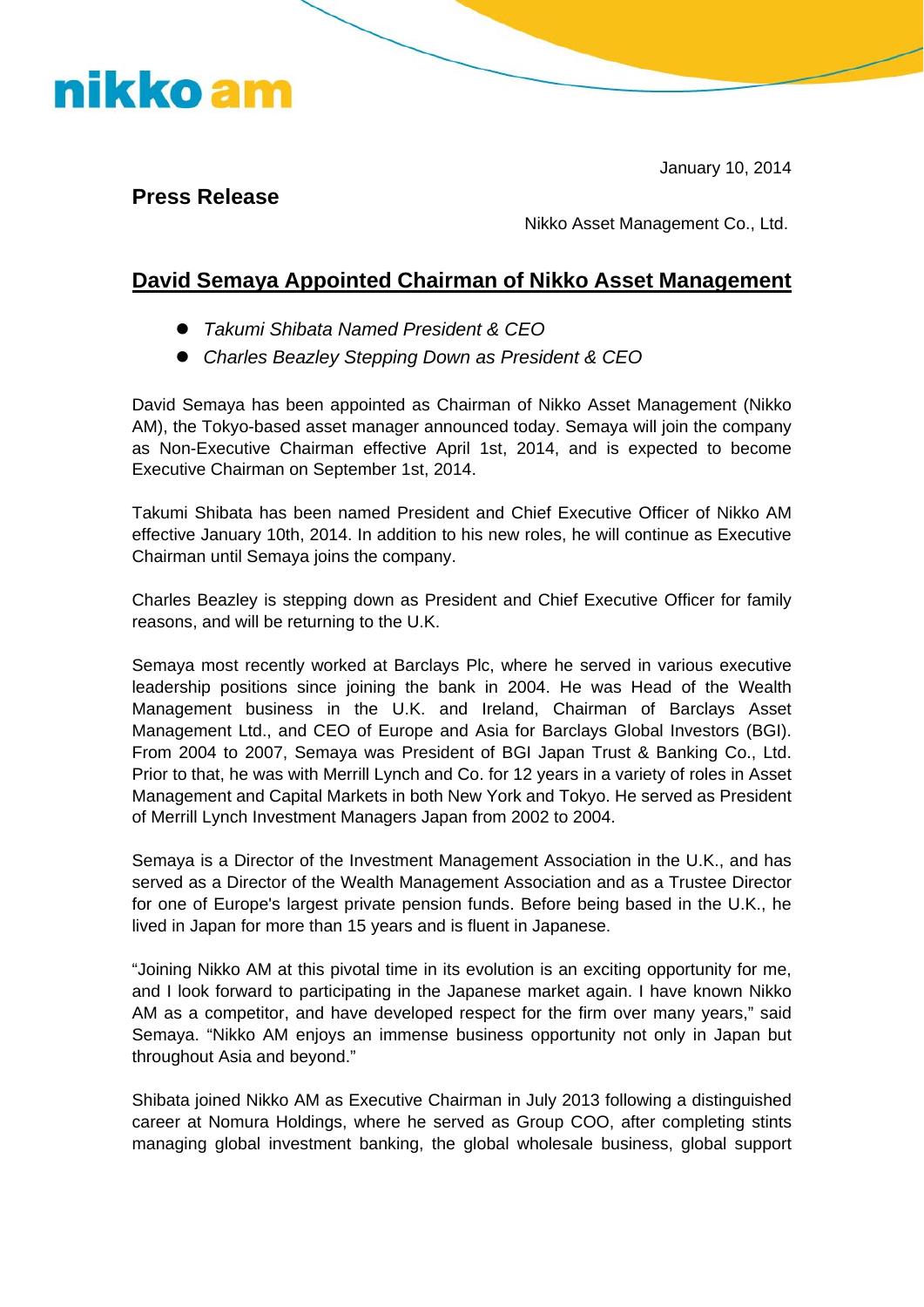## nikko am

functions, and the asset management business. A seasoned executive on the international stage, Shibata spent 12 years of his career in London, where he ran the firm's European business, 3 years in Hong Kong, 2 years each in Boston and Kobe, as well as 18 years in Tokyo.

"I am very pleased that David Semaya has agreed to join forces with us. His experience in the industry both globally and in Japan will be an invaluable asset for us," Shibata said. "As a member of the new management team with David, I am excited to have the opportunity to take Nikko AM to new heights for our clients on a global basis. We will achieve this by reinforcing the investment culture, the quality of products and services and risk management, while increasing the focus of our employees and investing in the business. As a firm, we're taking a proactive approach to harvesting opportunities globally, and will seek to grow by enhancing our product capabilities to meet our clients' needs."

Beazley joined Nikko Asset Management in London in 2006 as President of Nikko Asset Management Europe, where he ran the firm's international business. In 2010, he relocated to Tokyo to head the institutional business in addition to his international responsibilities. In 2012, he was named Chairman and Chief Executive Officer, and in 2013 he also became President.

"The decision to leave Nikko Asset Management was not an easy one for me, but I naturally chose to return to the U.K. in the face of family health issues that require my undivided attention," Beazley said. "I am proud of the progress Nikko AM has made during my tenure as CEO, and have no doubt that the company will continue to prosper under the new management."

Beazley was instrumental in developing Nikko AM's international business and raising its profile among institutional investors. In particular, he dedicated much effort to integrating the businesses the firm acquired while also identifying and bringing on new capabilities that have strengthened Nikko AM's business foundation.

- END -